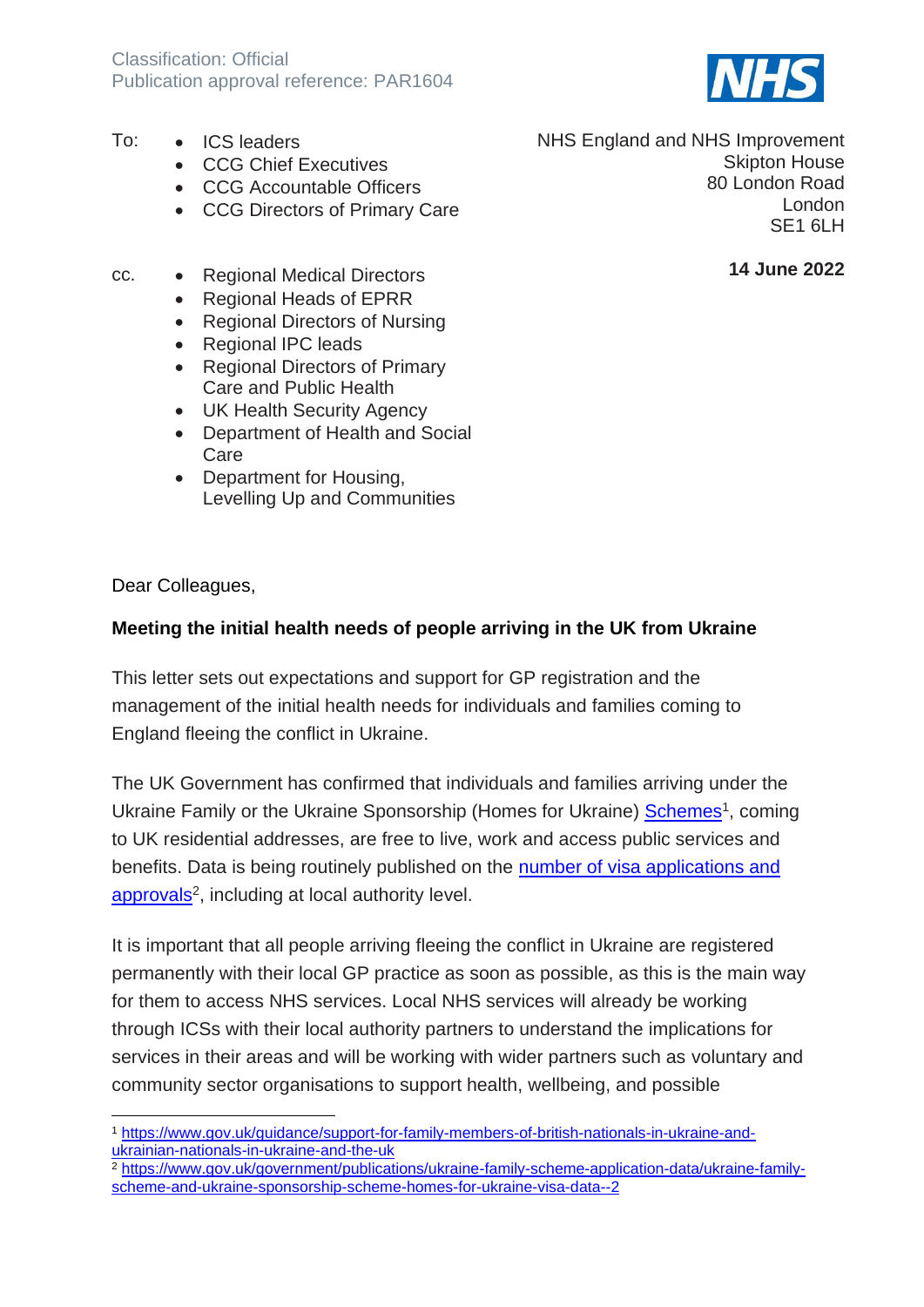safeguarding needs. ICSs will be mindful of the possible challenges for local translation and interpretation services and will need to ensure local primary care providers know how to access these.

# **GP registration**

GP Registration should be managed sensitively. Proof of ID and address documentation are not required for registration, although will be needed for access to online services. The inability of anyone to present such information is not a reason to refuse registration. Confirmation of immigration status is not required and should not be requested.

NHS numbers will be already available for arrivals, as these flow from the visa process and the person's existing number should be used at GP registration (there may be some exceptions where a new NHS number needs to be requested).

#### **Initial health assessments**

GP practices are required to offer a new patient consultation in the first six months of registration. However, people fleeing the conflict in Ukraine may have a range of health requirements that need to be assessed and managed as soon as possible after their arrival. The UK Health Security Agency has issued [guidance for primary](https://www.guidelines.co.uk/ukhsa-arrivals-from-ukraine-guidance-for-primary-care/456927.article)  [care](https://www.guidelines.co.uk/ukhsa-arrivals-from-ukraine-guidance-for-primary-care/456927.article)<sup>3</sup> on the range of recommended health checks.

To ensure there is a robust approach to identifying individual's initial health needs (both for all current and future arrivals) we are now asking all systems to locally commission additional capacity for delivering robust initial health assessments. Assessment of any safeguarding concerns will be a key priority alongside assessment of health needs, keeping people safe and taking appropriate actions to prevent harm. Commissioners are expected to meet any additional costs arising from these services within the inflationary uplifts already provided in allocations.

Given the dispersed geographical nature of arrivals, Clinical Commissioning Groups (CCGs) may wish to commission directly from general practice; or where large numbers of arrivals are anticipated, a dedicated provider to guard against impacts on local GP services. Two service specifications are included in the **Annex** to support local commissioning. CCGs can use and adapt these as they need locally.

<sup>3</sup> <https://www.guidelines.co.uk/ukhsa-arrivals-from-ukraine-guidance-for-primary-care/456927.article>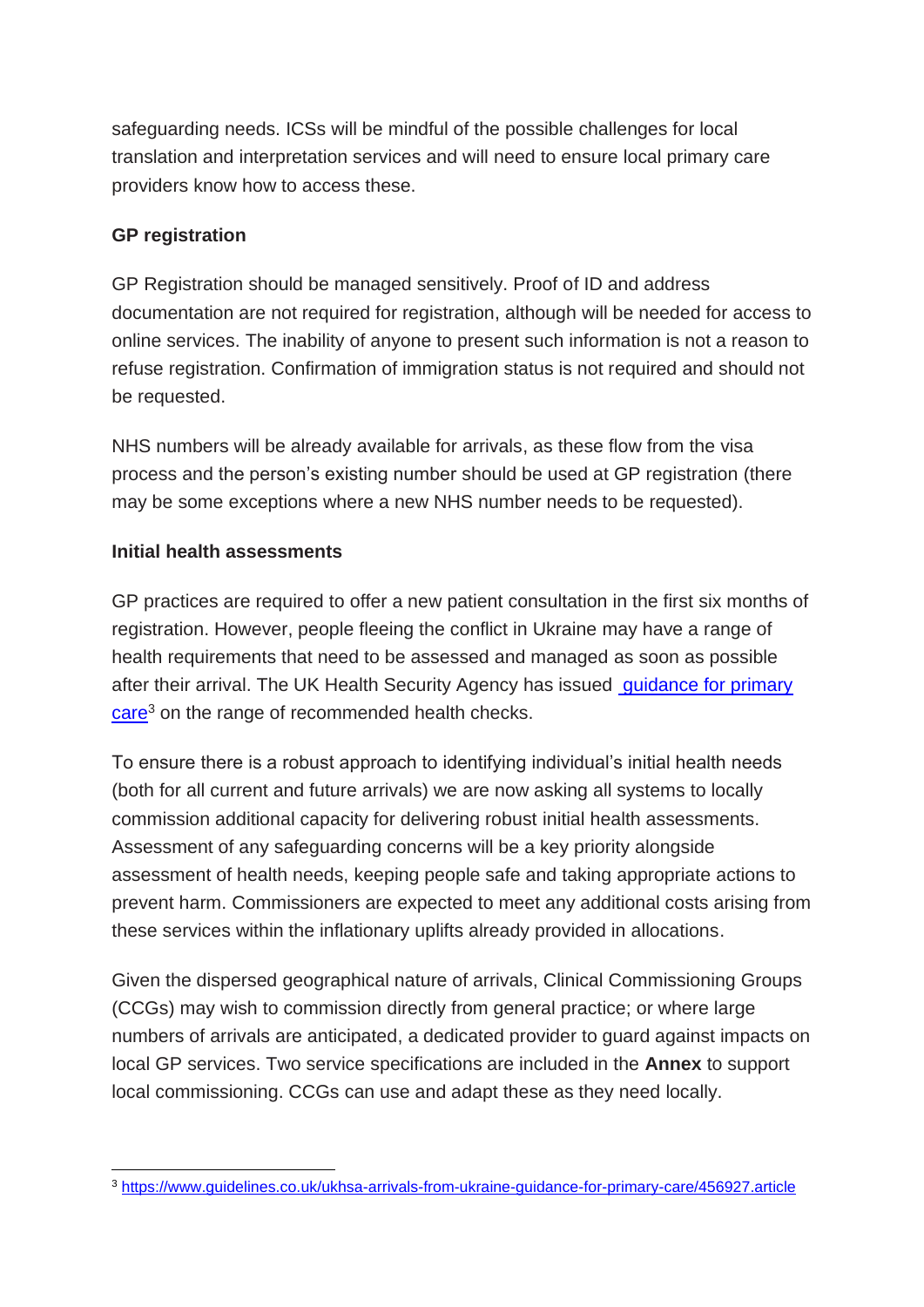#### **Further support**

We will continue to signpost to useful materials in support and ongoing developments through our routine bulletins. If you have any issues and queries these can be raised at [england.incident14@nhs.net.](mailto:england.incident14@nhs.net)

Yours sincerely

**Alex Morton Dr Ursula Montgomery Dr Nikita Kanani MBE** Strategic Incident Director NHS England and NHS Improvement

Ul Nontgomery

Director of Primary Care NHS England and NHS Improvement

Medical Director for Primary Care NHS England and NHS Improvement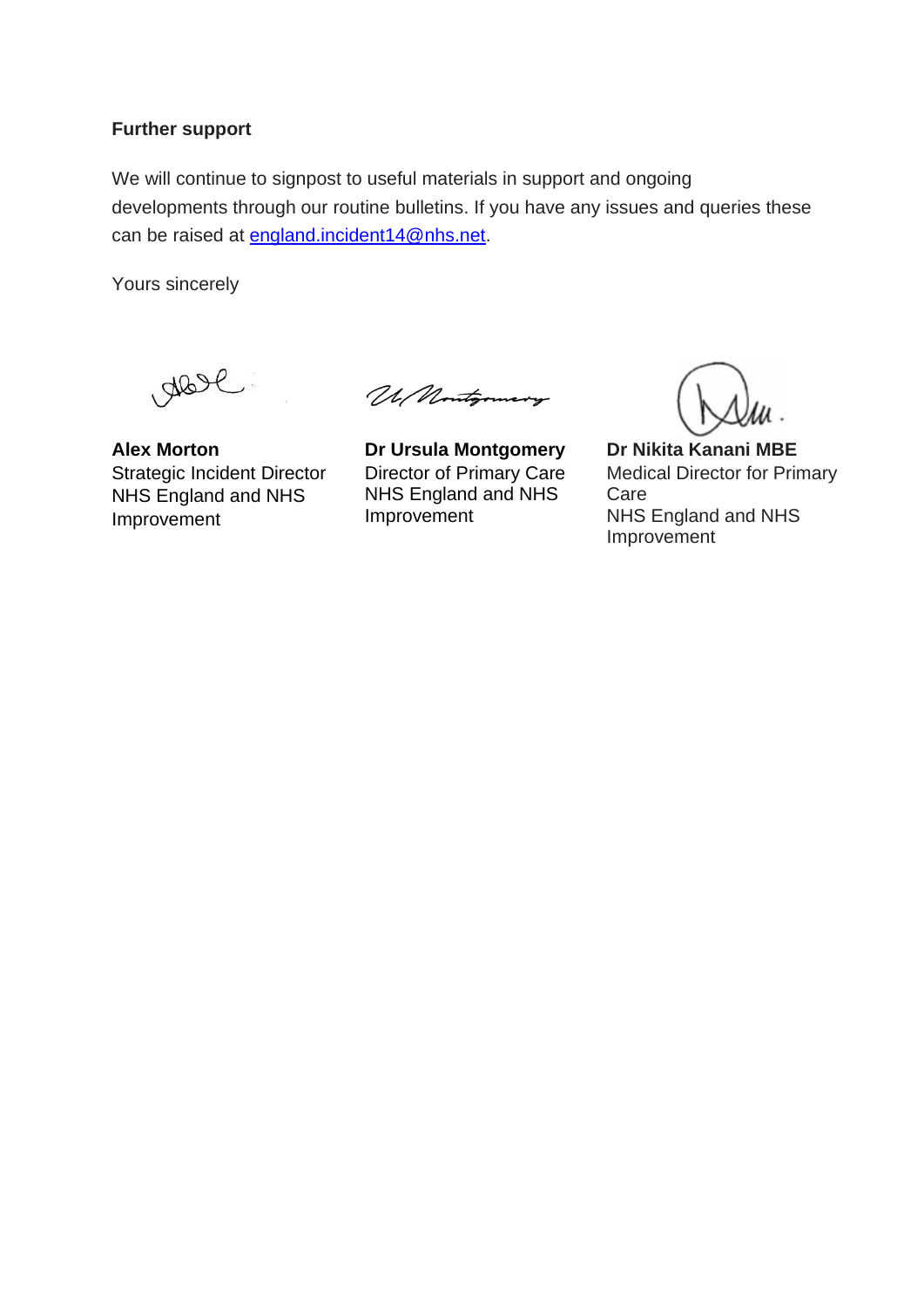# **Annexes**

Specifications to support the commissioning Initial Health Assessment Services for people fleeing the conflict in Ukraine

# **Cover note**

#### **Introduction**

These service specifications are intended to support local systems in arranging the services needed to assess and manage the initial health needs, as advised by the [UK Health Security Agency](https://www.gov.uk/government/publications/arrivals-from-ukraine-advice-for-primary-care/arrivals-from-ukraine-advice-for-primary-care)<sup>1</sup>, for people fleeing the conflict in Ukraine and arriving in the UK under one of the UK government's visa schemes (currently the [Ukraine](file://///ims.gov.uk/HomeDrive/Users/SStephenson/Data/Desktop/(fleeing%20the%20conflict%20in%20Ukraine%20and%20arriving%20in%20the%20UK%20under%20one%20of%20the%20UK%20government’s%20visa%20schemes)  [Family Scheme](file://///ims.gov.uk/HomeDrive/Users/SStephenson/Data/Desktop/(fleeing%20the%20conflict%20in%20Ukraine%20and%20arriving%20in%20the%20UK%20under%20one%20of%20the%20UK%20government’s%20visa%20schemes)<sup>2</sup> and the Ukraine Sponsorship Scheme [\(Homes for Ukraine](https://www.gov.uk/register-interest-homes-ukraine)<sup>3</sup>)).

#### **Specification overview**

Two model service specifications are provided to commissioners in support, reflecting two different pathways for securing initial health assessments (from a patients' own GP practice or from a dedicated outreach provider):

- 1. A **Local Enhanced Service Template (Appendix A)** supporting an enhanced health assessment offer from general practice. It is recognised people coming to the UK from Ukraine will be widely dispersed and the delivery of the initial health assessment from patients own registered GP practice may be appropriate but needs to be supported.
- 2. An **Outline Initial Health Assessment Service Specification (Appendix B)** which is intended to support the design of dedicated health assessment services for people fleeing the conflict in Ukraine. This is for use in areas where an at-scale outreach service response may be required in view of potential large numbers of patients arriving and requiring an initial health assessment and/or to minimise the impacts on local GP services.

These specifications are intended to be adapted locally in view of both the local provider context and the number of arrivals at place/system level. These services are not mutually exclusive, and the specifications may be used in whole or in part.

Services should be commissioned at a price which reflects any services already paid

<sup>1</sup> [https://www.gov.uk/government/publications/arrivals-from-ukraine-advice-for-primary-care/arrivals](https://www.gov.uk/government/publications/arrivals-from-ukraine-advice-for-primary-care/arrivals-from-ukraine-advice-for-primary-care)[from-ukraine-advice-for-primary-care](https://www.gov.uk/government/publications/arrivals-from-ukraine-advice-for-primary-care/arrivals-from-ukraine-advice-for-primary-care)

<sup>2</sup> <https://www.gov.uk/guidance/apply-for-a-ukraine-family-scheme-visa>

<sup>3</sup> <https://www.gov.uk/guidance/apply-for-a-visa-under-the-ukraine-sponsorship-scheme>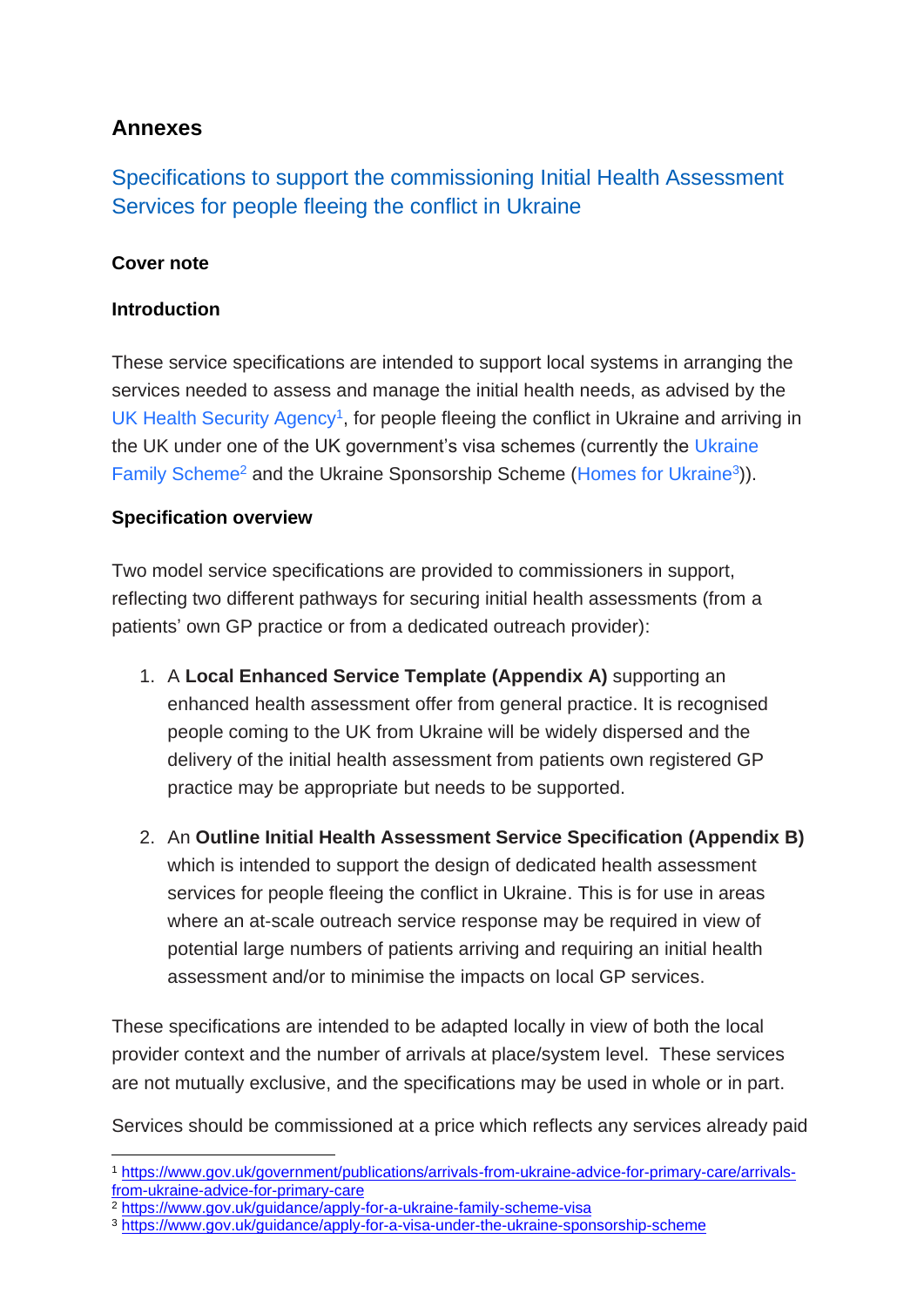for. We would not expect contracts to value the Initial Health Assessment at more than £150 per patient, when including both any new payments and the services that are already paid for.

.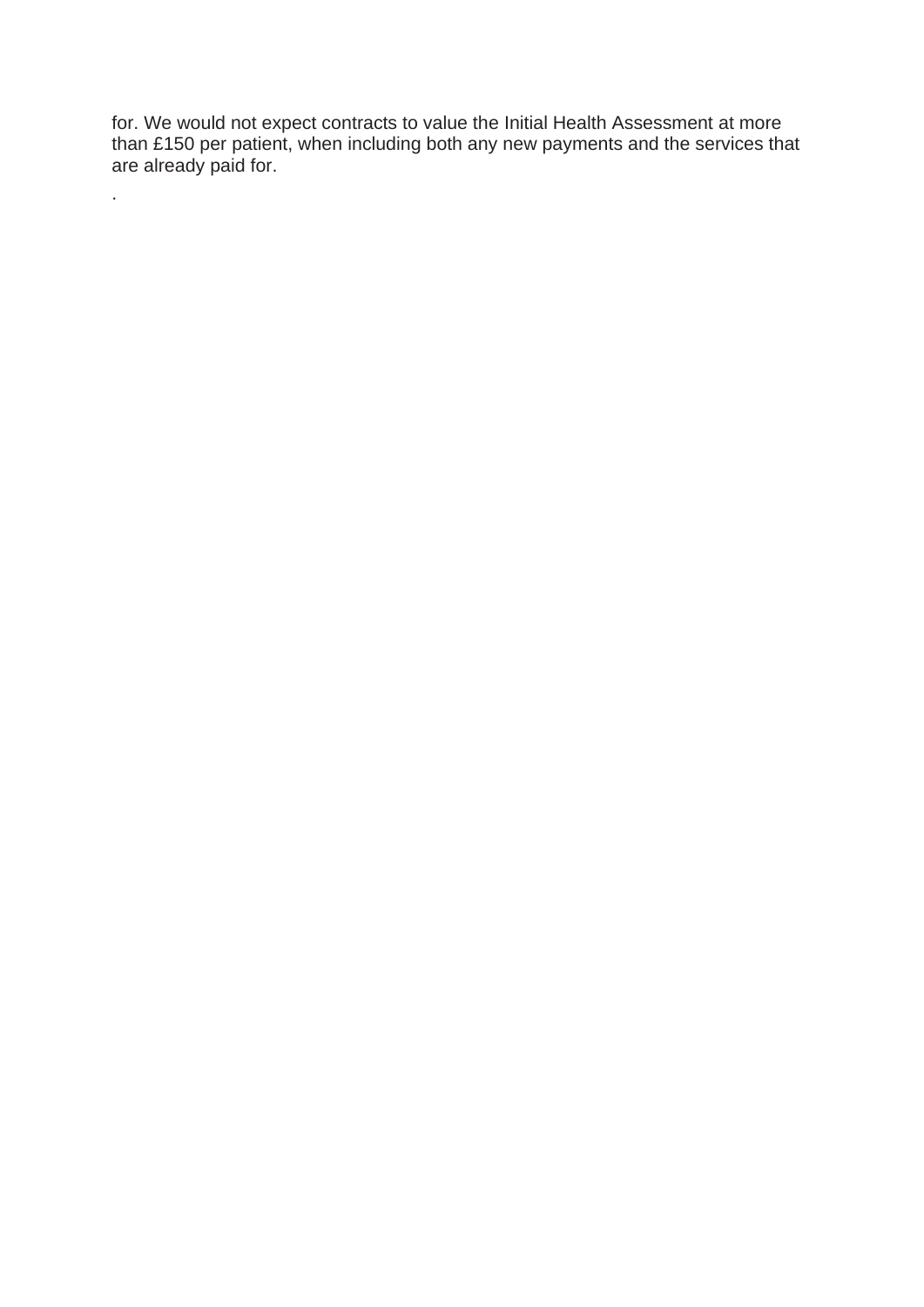#### **Appendix A**

#### **Template Local Enhanced Service Specification 2022/23**

#### **Enhanced Health Check and Support for practices registering people fleeing the conflict in Ukraine**

#### **Introduction**

This template local enhanced service template specification has been produced by NHS England and NHS Improvement to assist local commissioners secure initial health assessment services for people arriving in England from Ukraine under Government visa schemes.

It is intended to be offered by local commissioners to GP practices when alternative provider arrangements for the provision of robust initial health assessment services are not in place or where such arrangements need enhanced support from patients' own registered GP practice.

The decision to offer this local enhanced service and the specific terms of it are therefore for local commissioners to determine. Local commissioners will consult the relevant Local Medical Committee on the terms of any such local enhanced service.

This local enhanced service is designed to cover and/or support enhanced aspects of clinical care, all of which are beyond the scope of essential and additional services and the additional workload consequences arising. No part of this specification by commission, omission or implication defines or redefines essential or additional services.

This local enhanced service may be offered, amended or withdrawn by the Commissioner subject to such terms it may specify.

#### **Background**

People fleeing the conflict in Ukraine and arriving in the UK under the [Ukraine Family](https://www.gov.uk/guidance/apply-for-a-ukraine-family-scheme-visa)  [Scheme](https://www.gov.uk/guidance/apply-for-a-ukraine-family-scheme-visa)<sup>1</sup> or the Ukraine Sponsorship [\(Homes for Ukraine](https://www.gov.uk/guidance/apply-for-a-visa-under-the-ukraine-sponsorship-scheme)<sup>2</sup>) Scheme have the same entitlements to NHS care as UK residents. However, while many individuals will face many of the same health problems as the UK population, they will likely in addition have:

<sup>1</sup> <https://www.gov.uk/guidance/apply-for-a-ukraine-family-scheme-visa>

<sup>2</sup> <https://www.gov.uk/guidance/apply-for-a-visa-under-the-ukraine-sponsorship-scheme>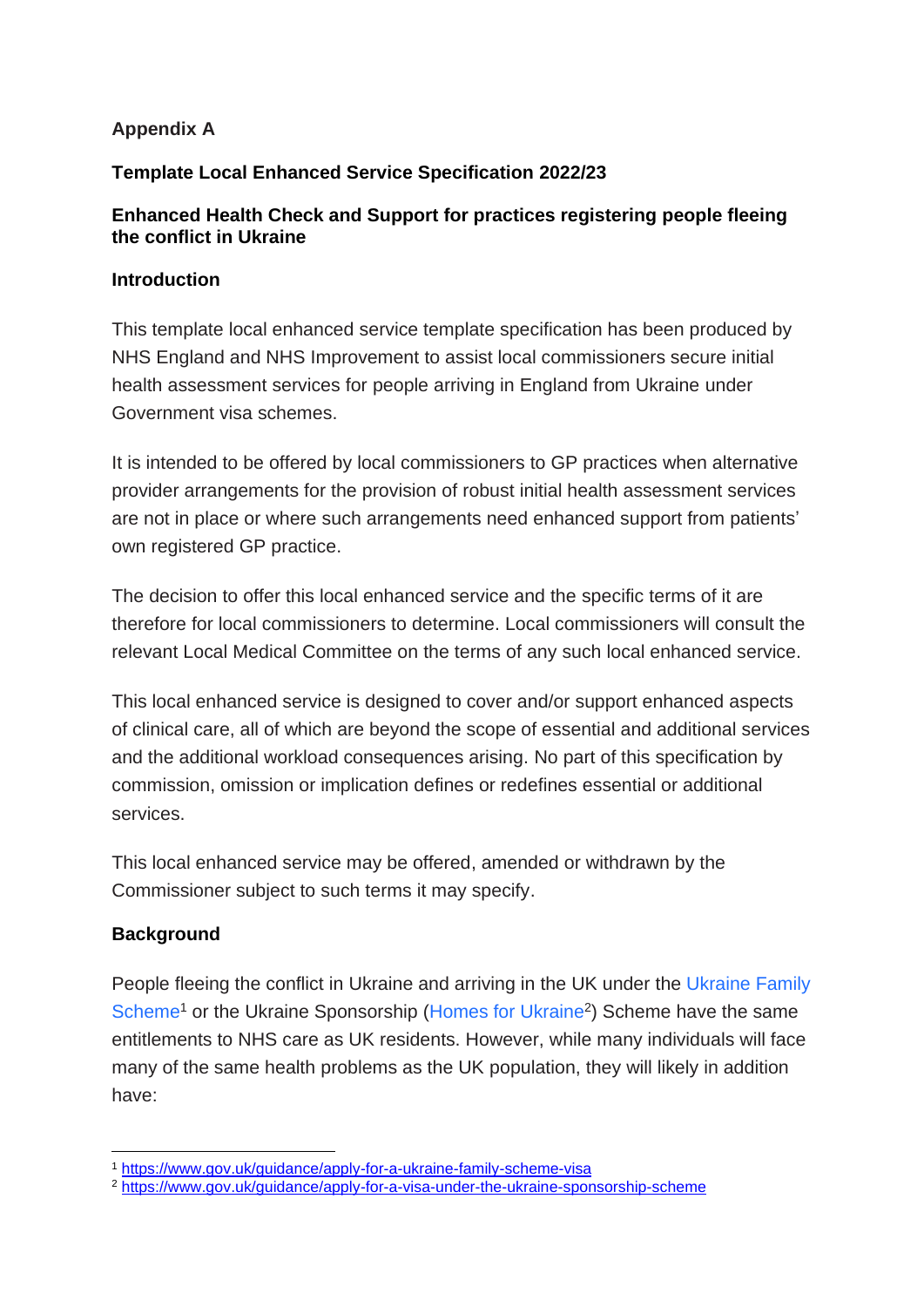- Suffered health impacts as a consequence of the war in Ukraine and their journey to the UK
- Been separated from family and friends, including possible recent bereavement within members of their family or friendship circle due to the conflict
- Increased risk of communicable and vaccine preventable diseases (Ukraine has one of the lowest rates of routine immunisation in the world)
- Have low awareness of the NHS and their entitlements to access NHS services
- Face language barriers in accessing the care they need; and,
- Arrive with no health record.

This service aims to provide newly arrived Ukraine residents with fair and equal access to primary medical services while recognising their additional needs arising from the circumstances of their arrival. The service will therefore provide both newly registered patients who have fled the conflict in Ukraine and the registering GP practice with additional support.

# **Outcomes**

The additional funding for this local enhanced service is for GP practices to plan or update their workforce set up, training needs and infrastructure in order to support the registration of newly arrived Ukrainian residents and to deliver a robust and timely health assessment of their initial health and care needs.

This is in addition to the funding already available to GP practices under their contractual responsibilities to newly registered patients and the provision of all necessary essential, additional and commissioned enhanced services as may apply in the circumstances.

General practice plays a key part in assessing and managing the health needs of people fleeing the conflict from Ukraine and arriving in the UK, with patient's health needs generally considered in the same way as any other patients but with an uplift in service provision so that these are comprehensively captured recognising, they are new to the NHS, the circumstances of their arrival and the health impacts of this, including public health requirements.

# **General requirements**

GP practices participating in this local enhanced service will: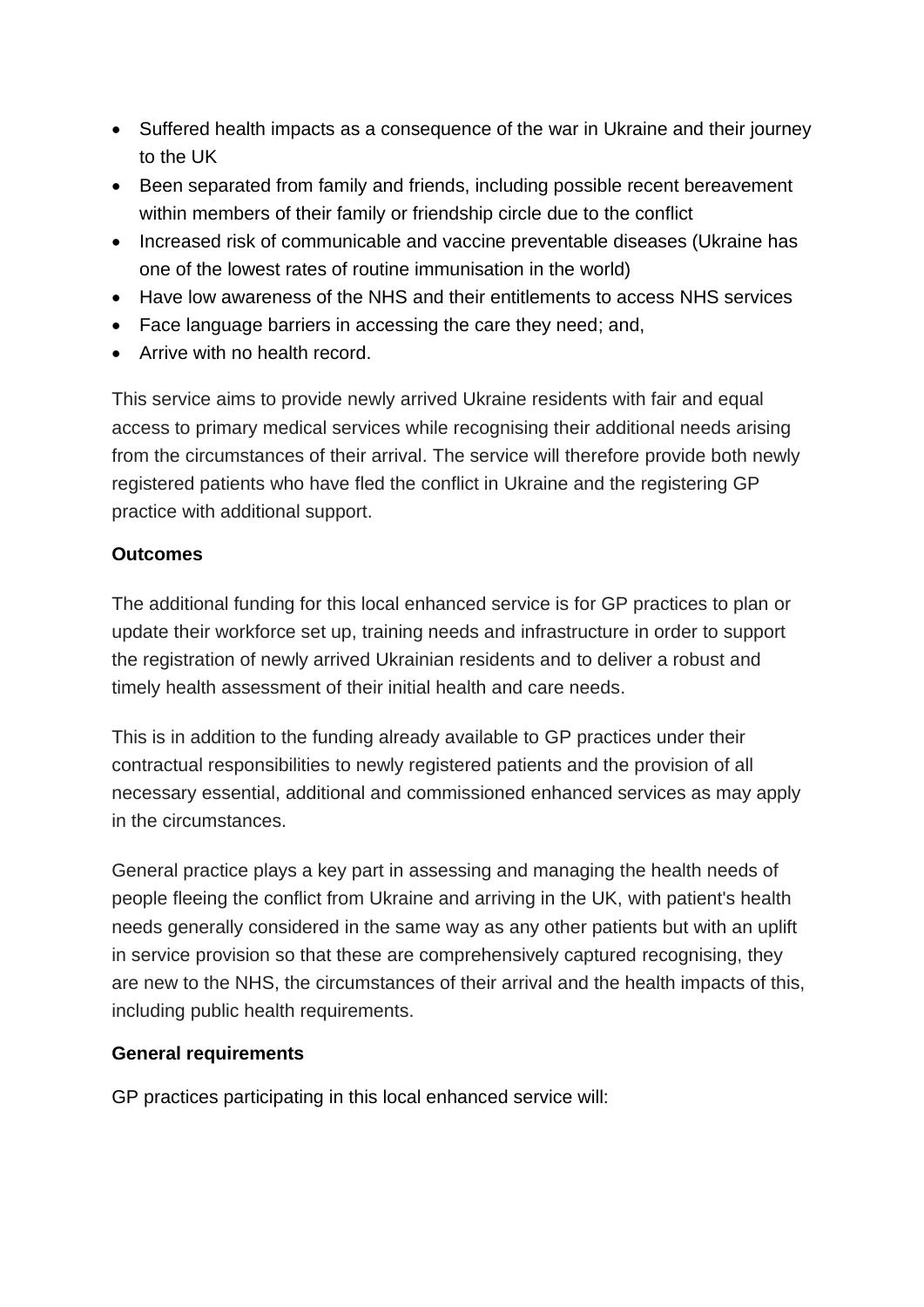- Permanently register<sup>3</sup> all people fleeing the conflict in Ukraine who settle in the practice area who request registration (or who may be assigned by the commissioner)
- Support those individuals (and their sponsors as appropriate) with the registration process, whether online via the practice website or via paper registration form, using translation and interpretation services as required. Some patients may not have ID documents and not being able to provide ID is not a reason for refusing registration (see section 4.9 of the [Primary Medical Care Policy and Guidance](https://www.england.nhs.uk/publication/primary-medical-care-policy-and-guidance-manual-pgm/)  [Manual](https://www.england.nhs.uk/publication/primary-medical-care-policy-and-guidance-manual-pgm/)<sup>4</sup>)
- Ensure all patients in this cohort have access to locally commissioned interpretation services as appropriate to their language needs (and agreed contingency plans for managing patients access needs where such services may be over subscribed due to additional demands arising from new arrivals)
- Administer an appropriate new patient questionnaire for all newly registered patients in this cohort to help establish prior medical history and identify any immediate health needs in advance of initial health assessment. NHS England is expecting to make available by early July 2022 a new (dual language) patient questionnaire, accessible for both patients and practices
- Support collaborative working across local agencies to ensure patients in this cohort are provided with the services they need or are entitled to e.g. Local authority services (especially children and adult social care and public health in particular)
- Engagement with local safeguarding pathways and practice as appropriate to any identified child or adult safeguarding concerns including trafficking, modern slavery, sexual exploitation, female genital mutilation (FGM) and previous torture
- Signpost patients in this cohort to additional support services and facilitate access as appropriate e.g. specialist trauma services such as those for Rape Crisis or support following torture or for victims of trafficking
- Provide information/advice on access to free healthcare through the NHS, care pathways and self-care e.g. health costs exemption applications.

# **Service delivery specification**

This local enhanced service requires GP practices to:

1. Invite all newly registered patients in scope to attend an initial health

<sup>&</sup>lt;sup>3</sup> At the time of writing, the Home Office is working to confirm NHS numbers are generated on visa approval. If this is in place, GP practices will be able to register against an existing number which can be found on the Personal Demographic Service, rather than request a new number. <sup>4</sup> <https://www.england.nhs.uk/publication/primary-medical-care-policy-and-guidance-manual-pgm/>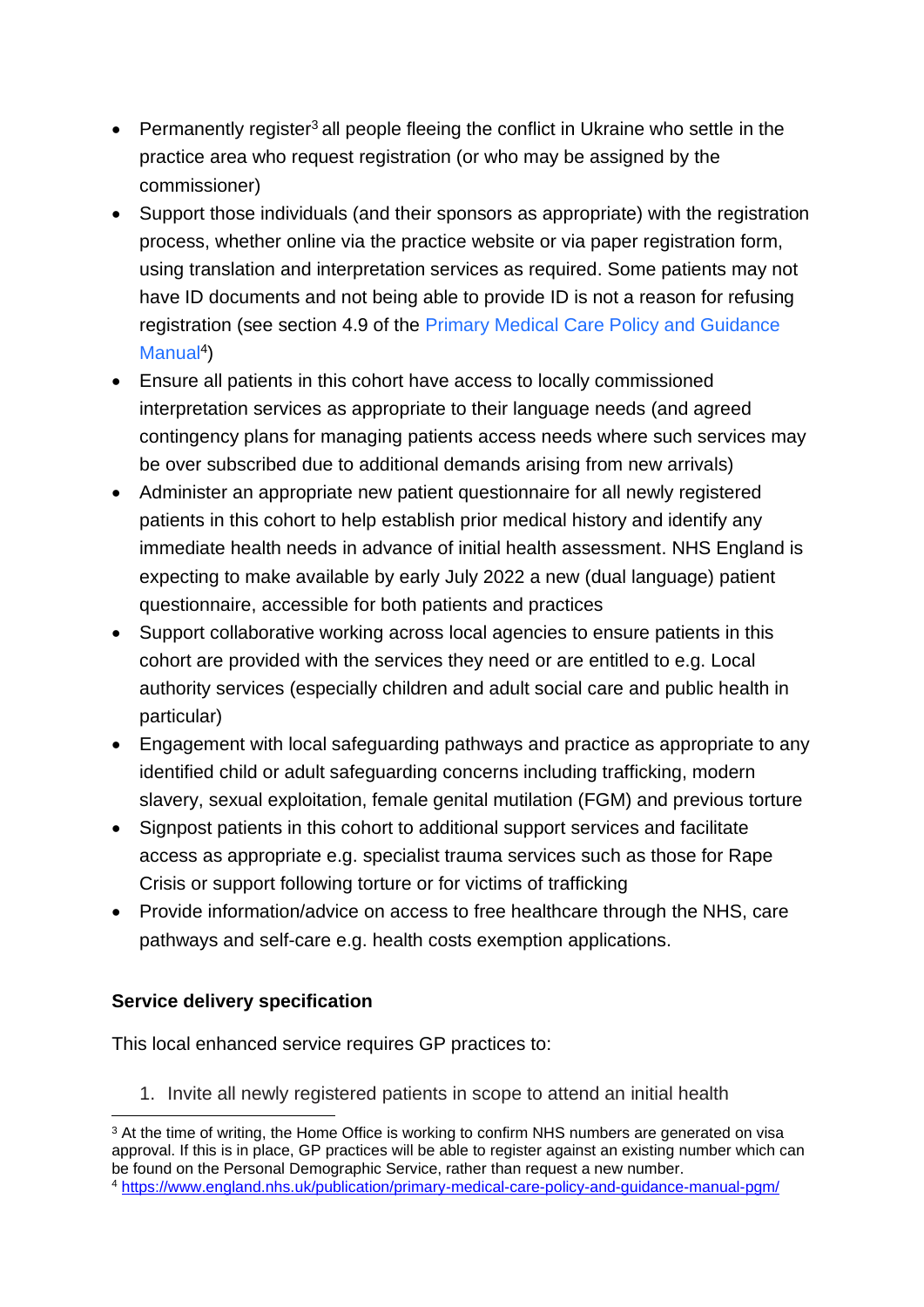assessment consultation. The mode of consultation (face to face, remote or telephone) to be agreed with the patient in advance.

- 2. To ensure the timing of that invite and the subsequent date of the initial health assessment consultation are as follows:
	- a. Invites issued: within 10 calendar days of the date the patient was first accepted on to the practice patient list.
	- b. Initial health assessment consultation: scheduled for within 30 calendar days of the date the patient was first accepted on to the practice patient list (unless the patient otherwise requests a later date or declines the offer).
- 3. Use the patients completed health questionnaire to prioritise such enquiries and examination as appropriate in that initial health assessment consultation.
- 4. Ensure all appropriate health checks, enquiries, treatments and referrals are made and completed as recommended by the UK Health Security Agency Guidance "Arrivals from Ukraine: advice for primary care" for each individual patient. The guidance is available at: [https://www.gov.uk/government/publications/arrivals-from-ukraine-advice-for](https://www.gov.uk/government/publications/arrivals-from-ukraine-advice-for-primary-care/arrivals-from-ukraine-advice-for-primary-care)[primary-care/arrivals-from-ukraine-advice-for-primary-care](https://www.gov.uk/government/publications/arrivals-from-ukraine-advice-for-primary-care/arrivals-from-ukraine-advice-for-primary-care)
- 5. Relevant supporting checklists are available to download<sup>5</sup> or are in the pipeline for development on GP clinical systems.
- 6. Incorporate the principles of [psychological first aid](https://www.who.int/publications/i/item/psychological-first-aid) into clinical interviewing skills to sensitively engage with patients. Use trauma-informed approaches to care provision (see Useful links section below).
- 7. Ensure the outcome of the initial health assessment is recorded as appropriate within the patient's clinical record.

#### **Population covered**

This local enhanced service applies to people fleeing the conflict in Ukraine who arrive in England under the under the Government's Ukraine Family Scheme or the

<sup>5</sup> SystmOne - available to download in the 'Resource Library' by searching for 'National Vulnerable Migrant Enhanced Assessment'. Add the template to your clinical tree and/or toolbar.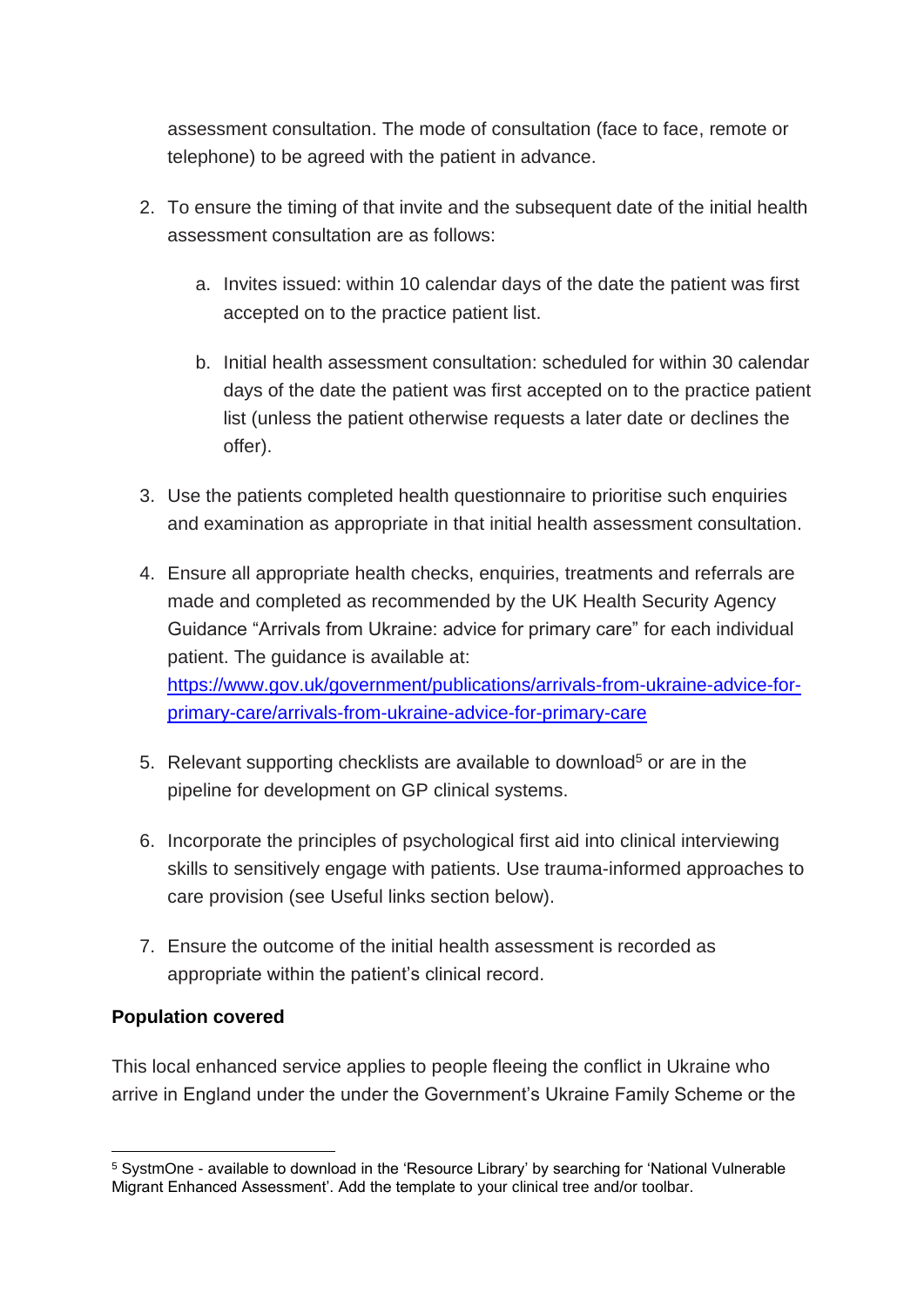Ukraine Sponsorship (Homes for Ukraine).

This local enhanced service does **not** apply to destitute asylum seekers from Ukraine who are in temporary Home Office accommodation (as separate arrangements will apply to support their initial health needs).

#### **Interdependence with other services/providers**

The service may access appropriate specialist support and input for patients through wider system services such as:

- Community and voluntary sector
- Local authority (especially children and adult social care and public health departments in particular)
- Community services
- Maternity services
- Mental health services
- TB services
- Safeguarding Teams
- Local Drug and Alcohol services
- Community Pharmacy
- Sexual Health Services
- Lifestyle services i.e. smoking, weight management etc.
- Secondary care
- OUT of Hours 111.

Drafting note for local commissioners, please update and signpost wherever possible to such wider system services that may be available locally.

#### **Reporting Arrangements**

Practices are/are not\* *[\*delete as appropriate*] required to complete additional reporting requirements.

Drafting note for local commissioners: Insert any local reporting requirements which are not otherwise able to be met through payment and validation arrangements.

#### **Payment and validation**

[Drafting note for local commissioners: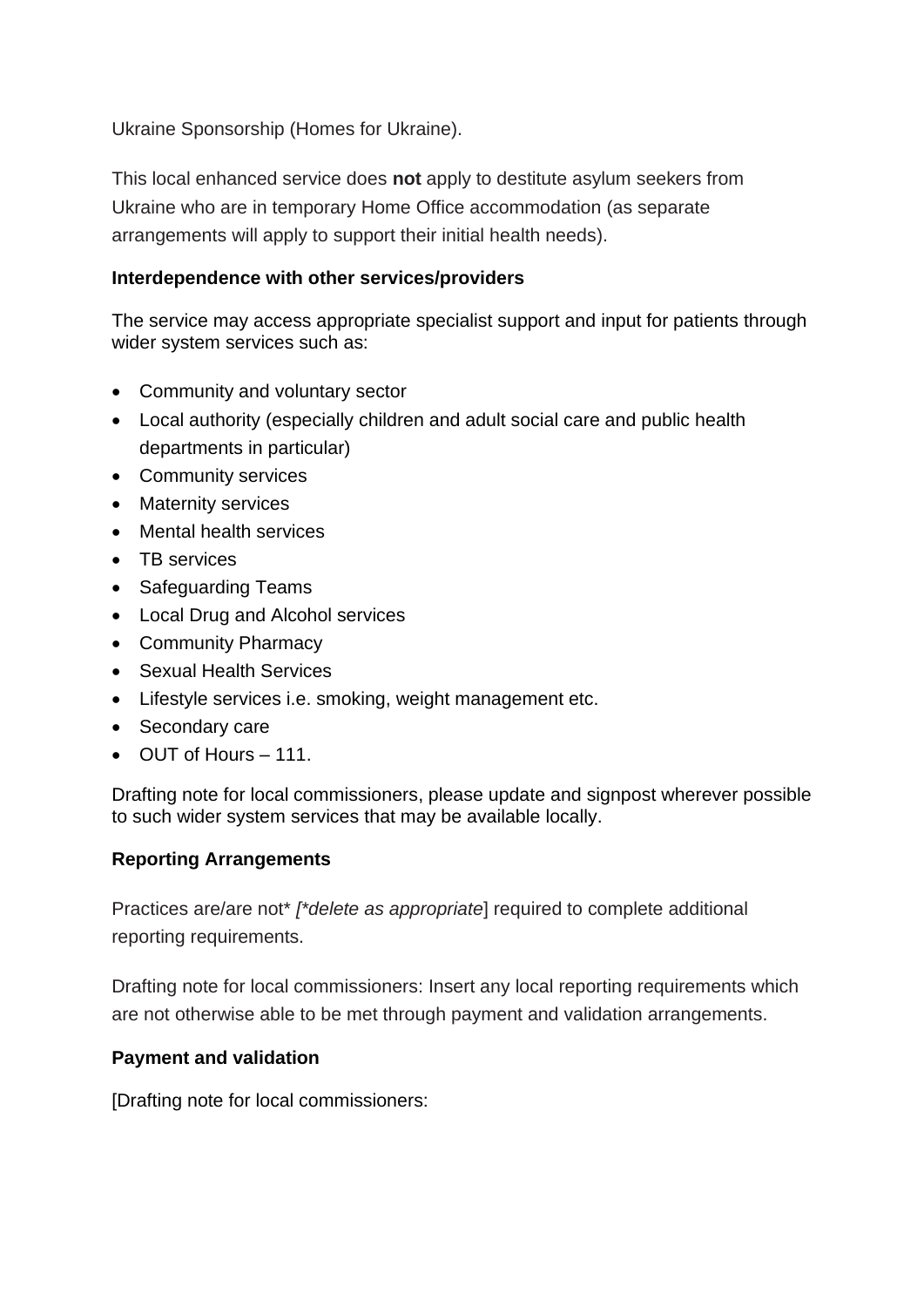Commissioners are reminded we would not expect contracts to value the Initial Health Assessment at more than £150 per patient, when including both any new payments and the services that are already paid for.

Payment and validation arrangements to be determined locally in view of scope of agreed service but as currently specified commissioners may wish to consider payment models that include:

- 1. initial payment per Ukrainian resident registered with the practice; and
- 2. follow up payment on confirmation of completion of the initial health assessment

Retrospective payment to apply to cover patients who arrived under relevant visa schemes before this LES was set up.

Commissioners are advised to consider use CQRS local as a means for managing and validating payments. No SNOMED code currently exist for identifying a person fleeing the conflict in Ukraine so we recommend use of (Refugee (person)) 446654005 but acknowledge refugee status does not apply.

The following codes may additionally support or be of use:

- (Born in Ukraine (finding)) 315552001
- (Ukrainian language interpreter needed (finding)) 20420100000010
- (Russian language interpreter needed (finding)) 203971000000105
- (New patient screening (procedure), New Patient Screening, New Patient Health Check) 171324002]

# **Useful links**

Drafting note for local commissioners: update with local service links as may be appropriate

- Advice and guidance on the health needs of migrant patients for healthcare practitioners:
	- <https://www.gov.uk/government/collections/migrant-health-guide>
- All Our Health e-learning programme:
	- o Vulnerability and Trauma Informed Practice Session: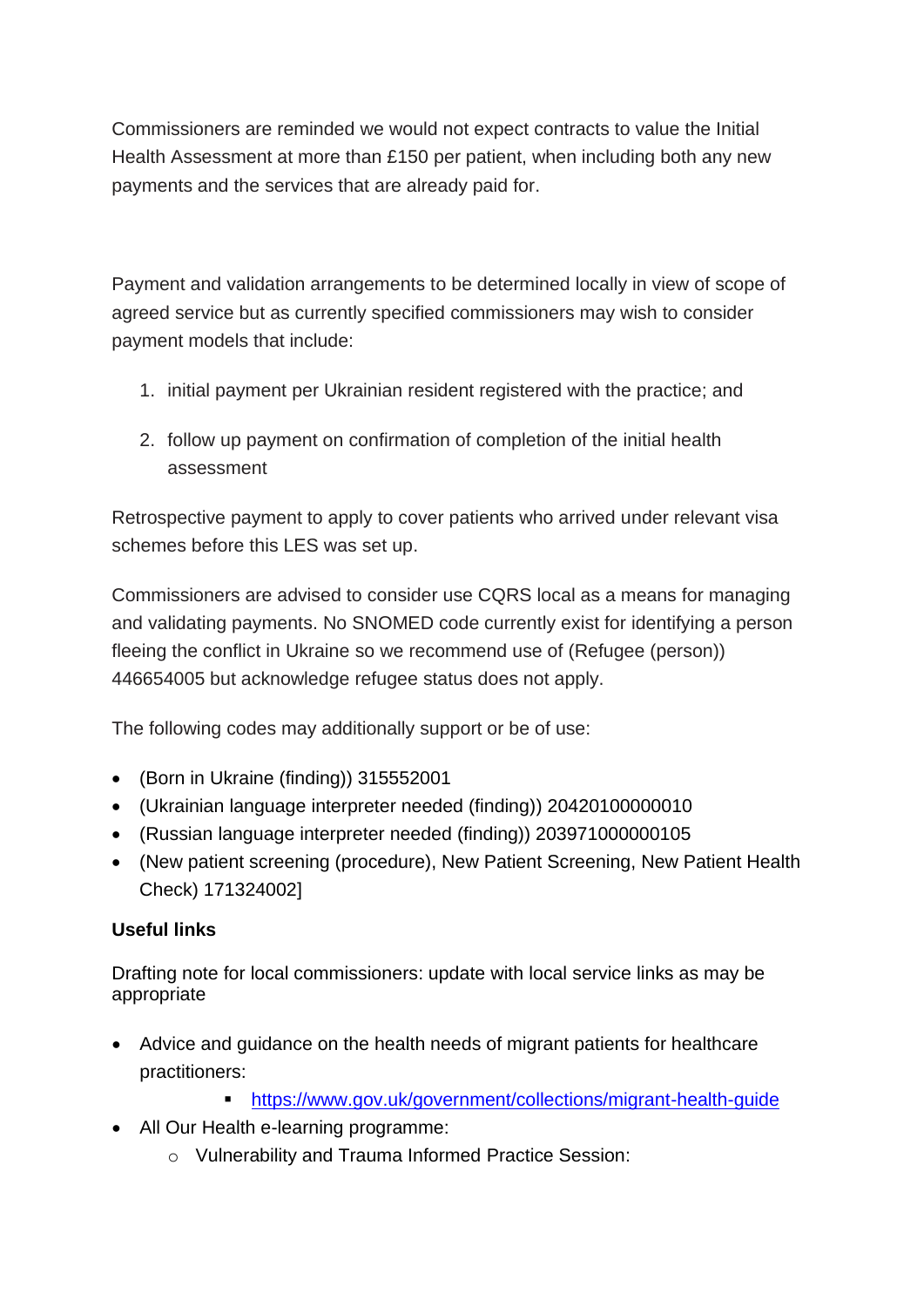- [https://www.e-lfh.org.uk/new-vulnerabilities-and-trauma-informed](https://www.e-lfh.org.uk/new-vulnerabilities-and-trauma-informed-practice-session-added-to-all-our-health-programme/)[practice-session-added-to-all-our-health-programme/](https://www.e-lfh.org.uk/new-vulnerabilities-and-trauma-informed-practice-session-added-to-all-our-health-programme/)
- o Inclusion Health Session:
	- [https://www.e-lfh.org.uk/new-inclusion-health-session-added-to-all](https://www.e-lfh.org.uk/new-inclusion-health-session-added-to-all-our-health-programme/)[our-health-programme/](https://www.e-lfh.org.uk/new-inclusion-health-session-added-to-all-our-health-programme/)
- Psychological first aid principles:
	- <https://www.who.int/publications/i/item/psychological-first-aid>
- Refugee Council information, facts and guides:
	- <https://www.refugeecouncil.org.uk/>
- Doctors of the World resources including toolkits and translated resources:
	- <https://www.doctorsoftheworld.org.uk/>
	- <https://www.doctorsoftheworld.org.uk/translated-health-information/>
- BMA Refugee and Asylum Seeker Patient Health Toolkit:
	- [https://www.bma.org.uk/advice-and-support/ethics/refugees](https://www.bma.org.uk/advice-and-support/ethics/refugees-overseas-visitors-and-vulnerable-migrants/refugee-and-asylum-seeker-patient-health-toolkit)[overseas-visitors-and-vulnerable-migrants/refugee-and-asylum](https://www.bma.org.uk/advice-and-support/ethics/refugees-overseas-visitors-and-vulnerable-migrants/refugee-and-asylum-seeker-patient-health-toolkit)[seeker-patient-health-toolkit](https://www.bma.org.uk/advice-and-support/ethics/refugees-overseas-visitors-and-vulnerable-migrants/refugee-and-asylum-seeker-patient-health-toolkit)
- Sexual and gender-based [violence in the refugee crisis: from displacement to](https://www.birmingham.ac.uk/research/superdiversity-institute/sereda/index.aspx)  arrival (SEREDA) - [University of Birmingham:](https://www.birmingham.ac.uk/research/superdiversity-institute/sereda/index.aspx)
	- [https://www.birmingham.ac.uk/research/superdiversity](https://www.birmingham.ac.uk/research/superdiversity-institute/sereda/index.aspx)[institute/sereda/index.aspx](https://www.birmingham.ac.uk/research/superdiversity-institute/sereda/index.aspx)
- [Maternal Health: exploring the lived experiences of pregnant women seeking](https://maternityaction.org.uk/lived-experiences-of-pregnant-women-seeking-asylum/)  asylum - [Maternity Action](https://maternityaction.org.uk/lived-experiences-of-pregnant-women-seeking-asylum/)
	- [https://maternityaction.org.uk/lived-experiences-of-pregnant](https://maternityaction.org.uk/lived-experiences-of-pregnant-women-seeking-asylum/)[women-seeking-asylum/](https://maternityaction.org.uk/lived-experiences-of-pregnant-women-seeking-asylum/)
- Modern Slavery Helpline (24 hr, 365 days) on 08000 121 700. Trained Advisors can help support with all types of exploitation linked to modern slavery including domestic servitude:
	- <https://www.modernslaveryhelpline.org/>
- National Referral Mechanism | Every Child Protected Against Trafficking UK
	- <https://www.ecpat.org.uk/national-referral-mechanism>
- NHS England Safeguarding App:
	- https://www.england.nhs.uk/safeguarding/nhs-englandsafeguarding-app/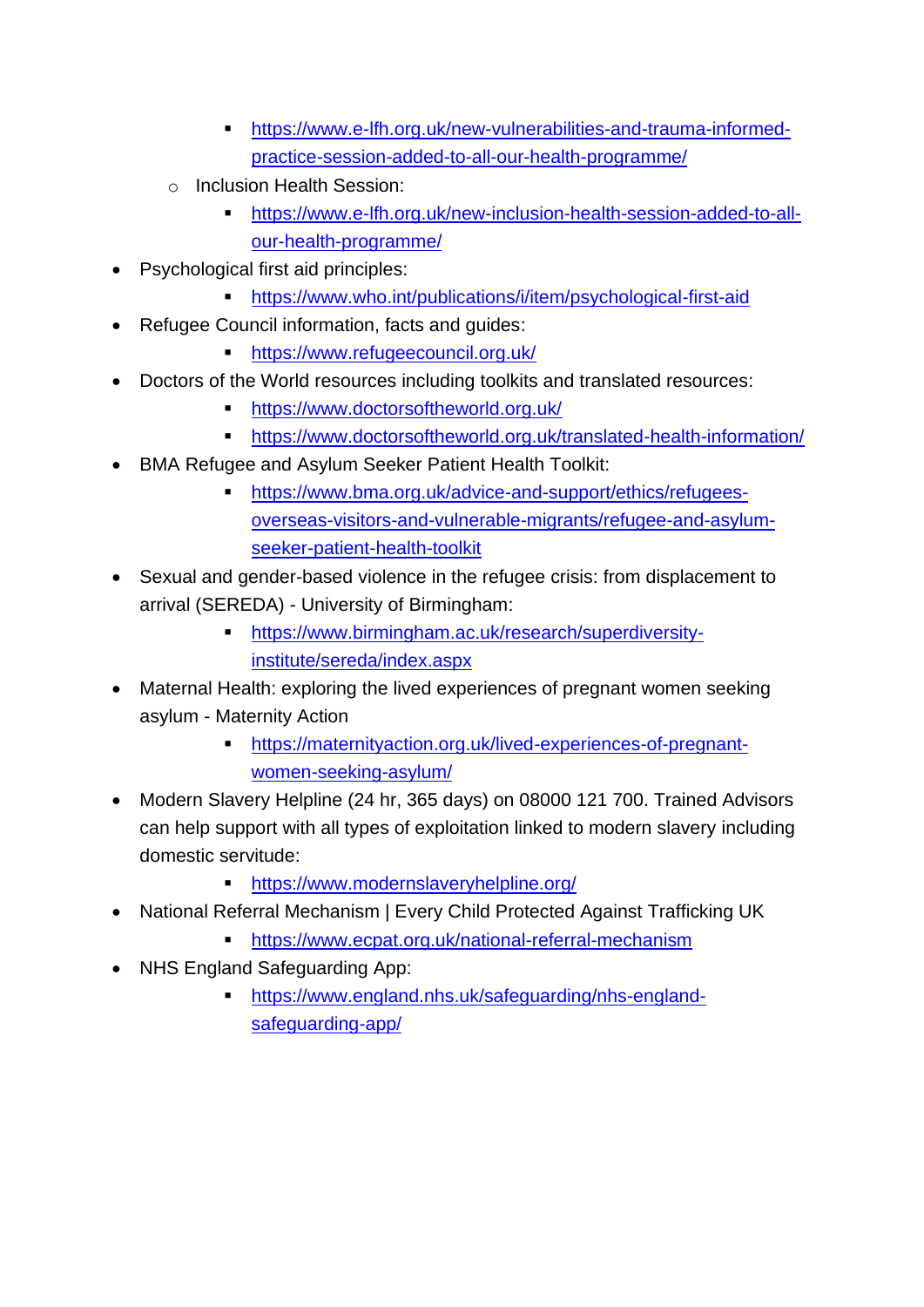# **Appendix B**

# **Outline Initial Health Assessment Service Specification for people fleeing the conflict in Ukraine 2022/23**

Note: this outline service specification is intended to support the commissioning of dedicated initial health assessment services for people fleeing the conflict in Ukraine, in addition to or more likely as an (at scale) alternative to general practice commissioned initial health assessments. It does not apply to destitute asylum seekers from Ukraine who are in temporary Home Office accommodation (as separate commissioned arrangements will already apply to support their initial health needs, albeit following a very similar specification). Benchmark pricing of £150 per initial health assessment applies.

#### **1. Effective service and team management.**

- 1.1 Overall management of the health team and the service (including any relevant KPIs to be specified by the commissioner, which should include:
	- 1.1.1 the percentage of invites to an initial health assessment made within 10 calendar days of the date the patient was first notified to the provider
	- 1.1.2 the percentage of initial health assessments scheduled within 30 calendar days of the date the patient was first notified to the provider (excluding patients who otherwise requests a later date or declines the offer).
- 1.2 Provide information and performance data about the service as specified by the commissioner
- **2. Initial Health Assessment**: Every person fleeing the conflict in Ukraine living in the commissioner defined area and notified to the provider is offered a health assessment and appropriate referrals are made (obtaining consent and following the Mental Capacity Act where a person cannot provide consent).
- 2.1 Assessment of individuals health status and their dependants (adults and children) and addressing health issues of any immediate concerns. The health assessment should include the following:
	- 2.1.1 Recording of relevant medical history (including details of medications used/in use where this is known).
	- 2.1.2 Identification, triage and relevant treatment and/or referral for any active health problems (including unmanaged or poorly managed long-term conditions and chronic disease) or injuries.
	- 2.1.3 Assessment, testing and treatment and/or referral when indicated for communicable diseases as recommended by UKHSA (see [https://www.gov.uk/government/publications/arrivals-from-ukraine-advice](https://www.gov.uk/government/publications/arrivals-from-ukraine-advice-for-primary-care/arrivals-from-ukraine-advice-for-primary-care)[for-primary-care/arrivals-from-ukraine-advice-for-primary-care\)](https://www.gov.uk/government/publications/arrivals-from-ukraine-advice-for-primary-care/arrivals-from-ukraine-advice-for-primary-care)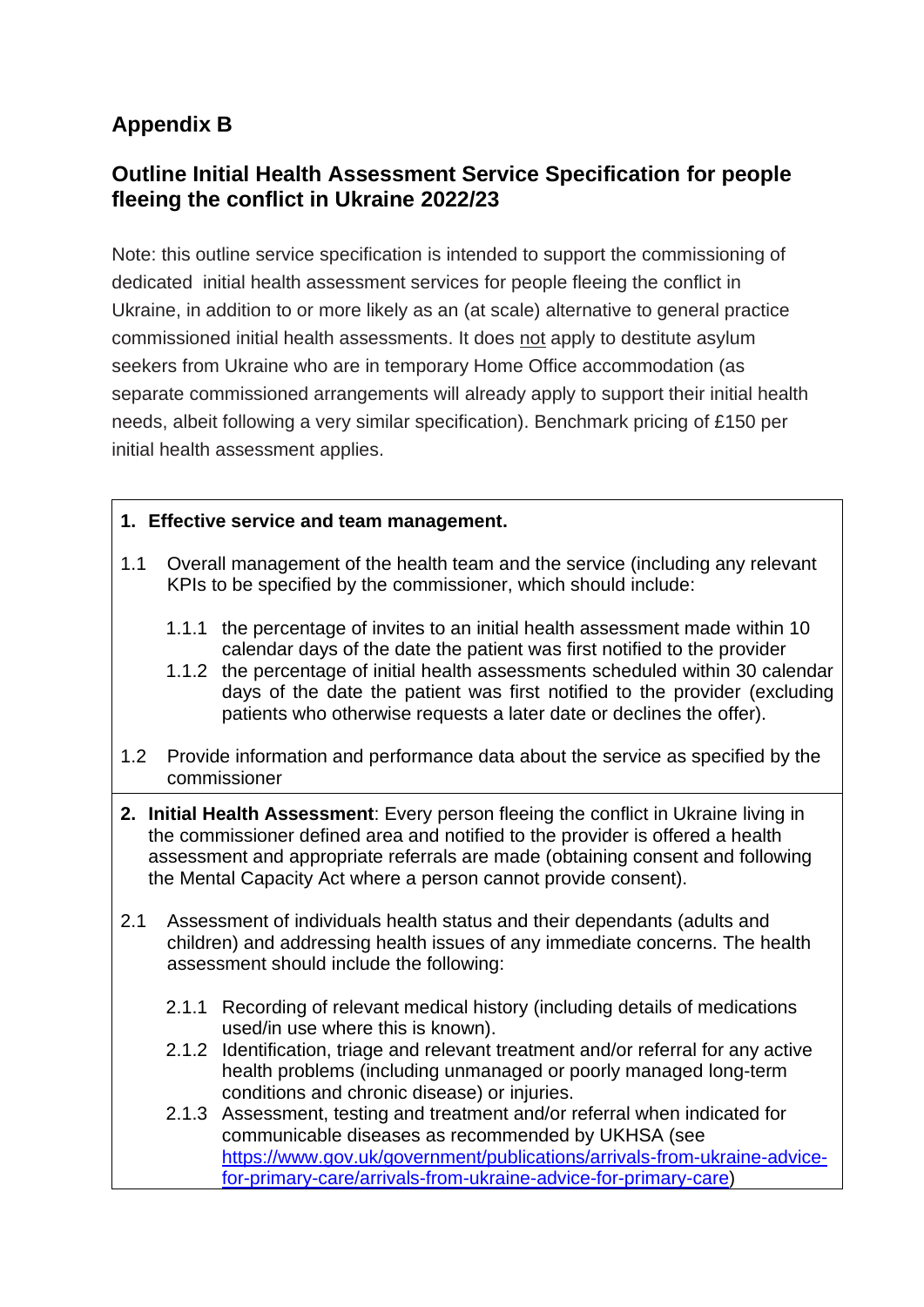- 2.1.4 Recording the history of vaccinations and offering catch up required in line with the **NHS vaccination schedule<sup>1</sup>**, particularly for babies, children and at-risk groups.
- 2.1.5 Recording of a woman's pregnancy and maternity history.
- 2.1.6 Referring and facilitating timely access to comprehensive ante-natal and post-natal care (agreeing a pathway with local provider trust for pregnant women).
- 2.1.7 Recording of sexual health history, any active concerns and contraception advice (including issuing of a contraceptive prescription or referral to sexual health services for LARC), and referral for treatment for both men and women including termination of pregnancy services. STI testing as per [NICE guidance](https://www.nice.org.uk/guidance/PH3) (2007)<sup>2</sup> and [BASSH guidance](https://www.bashhguidelines.org/media/1084/sti-testing-tables-2015-dec-update-4.pdf) (2015)<sup>3</sup> provides a useful summary of tests by priority groups.
- 2.2 Identify any child or adult safeguarding concerns including trafficking, modern slavery, sexual exploitation, female genital mutilation (FGM) and previous torture, and identify individuals still at risk. Familiarity and engagement with local safeguarding pathways and practice is crucial.
- 2.3 Identify support and therapeutic services, both through NHS health and social care and third-sector organisations, including the following:
	- 2.3.1 Referral when appropriate to specialist trauma services such as those for Female Genital Mutilation (including mandatory reporting), Rape Crisis, support following torture or for those who are victims of trafficking (victims of trafficking should be referred via the national referral mechanism for appropriate Home Office support).
	- 2.3.2 Support / facilitate (via bespoke pathway) local health visiting team to assess new-borns and children under the age of 5 years and for over the age of 5 years refer to school nursing services as may be appropriate.
	- 2.3.3 Identification of health or care needs (e.g. learning difficulties, mobility issues) and liaison with Local Authority to oversee social care needs / medical equipment and / or housing.
- **3. Minor and more complex illness**: Appropriate assessment, triage and care provided to people presenting with minor illness and more complex health issues arising from the health assessment.
- 3.1 Ideally, provide advice and/or management for minor illnesses that are present. But otherwise provide appropriate pathway for triage of patients including:
	- 3.1.1 Access to a minor illness service / NHS111.
	- 3.1.2 Referral arrangements to access emergency dental and NHS optical services as required.
	- 3.1.3 Provide onward referral for secondary care services where immediately required.

<sup>1</sup> <https://www.nhs.uk/conditions/vaccinations/nhs-vaccinations-and-when-to-have-them/>

<sup>2</sup> https://www.nice.org.uk/guidance/PH3

<sup>3</sup> https://www.bashhguidelines.org/media/1084/sti-testing-tables-2015-dec-update-4.pdf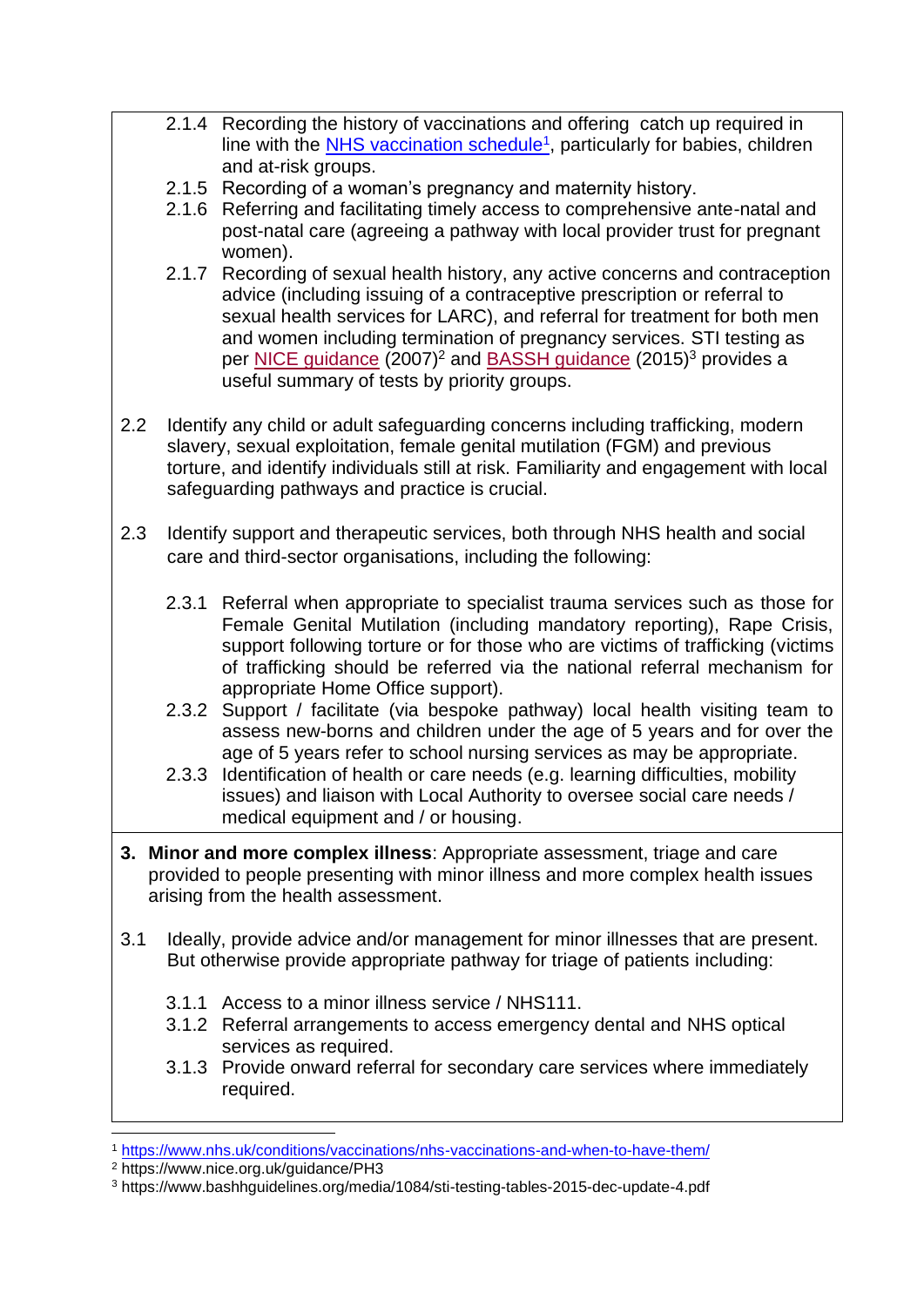- 3.2 Provide access to a healthcare professional in primary care as required, including supporting registration with a GP if not registered.
- 3.3 Prescribing as appropriate and signposting to over the counter (OTC) medications.
- **4. Managing in COVID-19 context** (for the avoidance of doubt).
- 4.1 Adherence to all appropriate and applicable standard operating procedures and infection control procedures as may apply.
- 4.2 Recording the history of Covid-19 vaccination and facilitating catch up required in line with recommendations and quidance<sup>4</sup> and any other quidance that may be issued<sup>5</sup>.
- 4.3 Assessment and signposting to testing (and/or provision of testing as may be agreed with the local health protection team) for Covid-19 and facilitating access to treatment and/or referral when indicated.
- **5. Mental Health:** People fleeing the conflict in Ukraine are supported with their mental health and are referred on appropriately
- 5.1 Assess mental health history, including any active concerns and provision of advice. Incorporate the principles of [psychological first aid](https://www.who.int/publications/i/item/psychological-first-aid) $6$  and pay attention to clinical interviewing skills to sensitively engage with patients.
- 5.2 Identifying low level signs and symptoms of poor mental health / psychological wellbeing, facilitate access to appropriate support with a focus on safety, sensitivity and collaboration. This should include practical support and information to help understand experiences of distress and advice on how to manage difficult emotional experiences.
- 5.3 Services should consider how treatments can be made culturally appropriate. Working to understand the cultural context of the way patients express distress, seek help and explain illnesses, explain local healthcare systems and entitlements to care and treatment norms
- 5.4 Ensure referral pathways to appropriate services including those who are acutely mentally unwell and need prompt referral into crisis care. Provide traumainformed care for those who are acutely mentally unwell and refer into crisis care. Self-harm and suicide risk should be approached non-judgementally, assessing intent to die where there has been an attempt, and drivers to the event, and ensuring safeguarding*.*
- 5.5 Seek feedback from service users about their experience and how best to support them.
- 5.6 Encourage links with local communities and with people with shared experiences.
- **6. Interpreting and translation services.** All contact will be facilitated with appropriate interpreting support as required.

<sup>5</sup> See NHS England's Covid Vaccination Programme pages for further information

<sup>4</sup> <https://www.gov.uk/government/collections/covid-19-vaccination-programme>

<https://www.england.nhs.uk/coronavirus/covid-19-vaccination-programme>

<sup>6</sup> <https://www.who.int/publications/i/item/psychological-first-aid>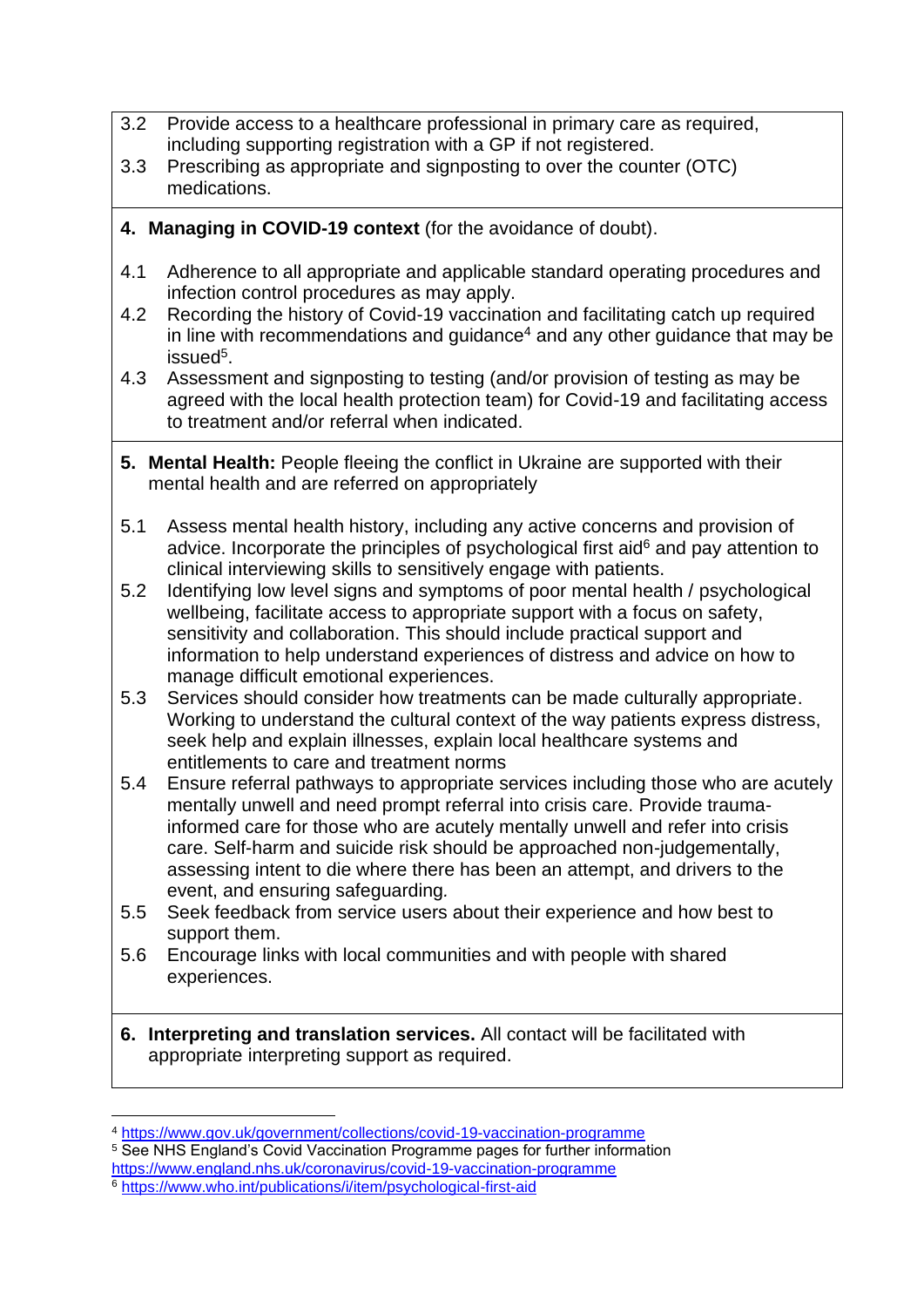- 6.1 Interpreting support to be provided (including making more use of digital interpreting support where appropriate) for patients unable to speak English or who require Ukrainian or Russian Sign Language interpreting.
- 6.2 Support in line with [NHS England's Guidance for Commissioners: Interpreting](https://www.england.nhs.uk/publication/guidance-for-commissioners-interpreting-and-translation-services-in-primary-care/)  [and Translation Services in Primary Care](https://www.england.nhs.uk/publication/guidance-for-commissioners-interpreting-and-translation-services-in-primary-care/)<sup>7</sup> and the [Accessible Information](https://www.england.nhs.uk/ourwork/accessibleinfo/)  [Standard](https://www.england.nhs.uk/ourwork/accessibleinfo/)<sup>8</sup> (formally known as DCB1605 Accessible Information).

# **7. Health Assessment Staff training and supervision**

- 7.1 All health care professionals delivering clinical services under the service should have such clinical experience and/or training as are necessary to enable them to properly perform such services, taking account of population specific issues, including delivery of care in a trauma-informed way.
- 7.2 Clinical and safeguarding supervision for staff given the level of trauma experienced by patients and safeguarding risks. Consideration should be given to:

7.2.1Access to supervision sessions (e.g. 1 hr/month for each member of staff) 7.2.2Multi-disciplinary teams for health staff

7.2.3Regular partnership meetings e.g. local authority (as appropriate)

- 7.3 Staff should have access to appropriate occupational health and wellbeing services.
- **8.** Provide **training, development and audit**
- 8.1 Audit certain aspects of service as agreed with commissioner.
- 8.2 Keeping staff up to date with the latest needs of this patient cohort (e.g. attendance at appropriate meetings).
- 8.3 In-reach education to other local services (e.g. general practice, midwifery, mental health, dental services) so that there is clear understanding of and clear pathways to those services.
- 8.4 Support delivery of training for non-clinical staff (noting external agencies' responsibility to provide training to their own employees) to raise awareness of population specific issues and support effective management, for example, Mental Health First Aid, Trauma informed care, Safeguarding protocols, Access to health and social care services.
- 8.5 Access relevant training to understand the wider context e.g. understanding visa scheme processes and any changes.

# **9. Administration and co-ordination** of the service provided to patients

9.1 Use of patient health questionnaires as deemed appropriate in support of the initial health assessment (note NHS England is expected to make available shortly a new patient questionnaire that will be accessible (translated) for both patients and health care professionals).

<sup>7</sup> [https://www.england.nhs.uk/publication/guidance-for-commissioners-interpreting-and-translation](https://www.england.nhs.uk/publication/guidance-for-commissioners-interpreting-and-translation-services-in-primary-care/)[services-in-primary-care/](https://www.england.nhs.uk/publication/guidance-for-commissioners-interpreting-and-translation-services-in-primary-care/)

<sup>8</sup> <https://www.england.nhs.uk/ourwork/accessibleinfo/>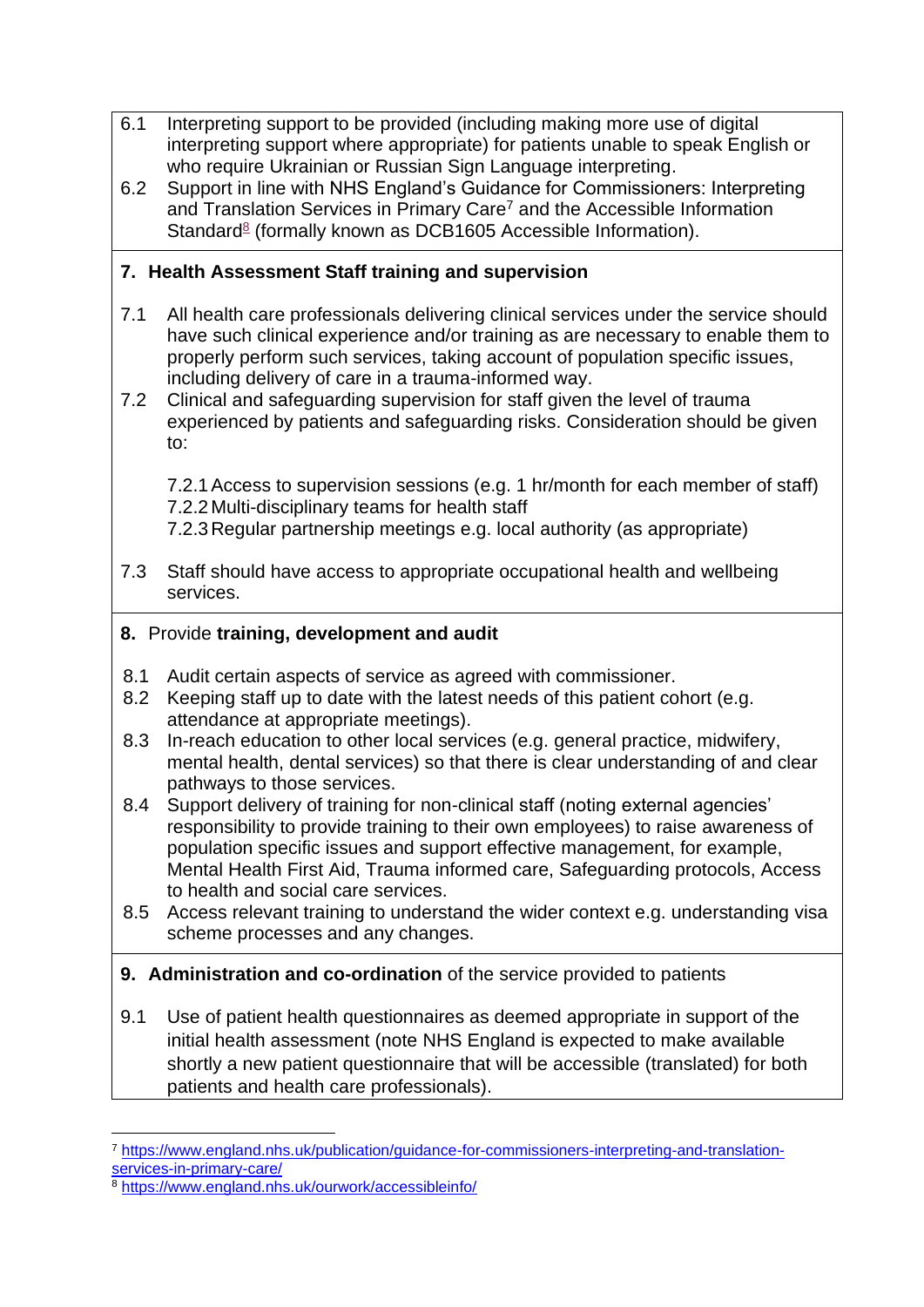- 9.2 Electronic patient record system in place. Note no SNOMED code currently exists for identifying a person fleeing the conflict in Ukraine so we recommend use of (Refugee (person)) 446654005 but acknowledge these individuals have arrived via visa schemes
- 9.3 Transfer of patient record to registered GP practice on completion of health assessment, including any appropriate referrals for general practice follow up.
- 9.4 Provision of a patient hand-held record of completed health assessment as appropriate (e.g. patients who may be in the area temporarily)
- 9.5 Systems are in place for the smooth and effective running of any necessary clinics.
- 9.6 IT systems and data sharing arrangement in place e.g. sharing information across local health systems where appropriate.
- 9.7 Data collection returns consistently to commissioner to support future planning and contract monitoring.
- 9.8 SUI recording and escalation as per NHS SUI reporting framework (within 72 hours) and use of DATIX
- 9.9 Recording of issues and incidents and investigate all serious incidents in accordance with the [NHS Serious Incident Framework.](https://www.england.nhs.uk/patient-safety/serious-incident-framework/)<sup>9</sup>
- 9.10 Use of NHS numbers allocated to patients to ensure appropriate flow of information (and avoid multiple aliases where names are inconsistently transcribed e.g. from Cyrillic to Latin text). At the time of writing, the Home Office is working to confirm NHS numbers are generated on visa approval. If this is in place, GP practices will register against this existing number and services should be able to find the patients number on the Patient Demographic Service if that patient does not have this..

# **10.Statutory Safeguarding Responsibilities**

10.1 Mandatory safeguarding protocol (make safeguarding referrals as required to children and/or adult social care where there are concerns about any form of abuse or neglect).

# **11.Wider systems partnership working** as required

- 11.1 A duty to support continuity of care and appropriately share information with local systems partners e.g. Community and voluntary sector, Regional Strategic Migration Partnerships (RSMPs), Local authority (especially children and adult social care and public health in particular), Community services, UK Health Security Agency (UKHSA) (formerly Public Health England (PHE)), Maternity services, Mental health services
- 11.2 Provide advice to local system partners to support meeting patient needs and encourage adherence to treatment and engagement with health and social care services:
- 11.3 Provide relevant induction to patients on entitlements to free healthcare through the NHS and relevant health advice. Doctors of the World have provided access to range of translated materials, including in Ukrainian and Russian. See: [https://www.doctorsoftheworld.org.uk/translated-health](https://www.doctorsoftheworld.org.uk/translated-health-information/?_gr=navigating-the-nhs-and-right-to-healthcare)[information/?\\_gr=navigating-the-nhs-and-right-to-healthcare](https://www.doctorsoftheworld.org.uk/translated-health-information/?_gr=navigating-the-nhs-and-right-to-healthcare)

<sup>9</sup> <https://www.england.nhs.uk/patient-safety/serious-incident-framework/>